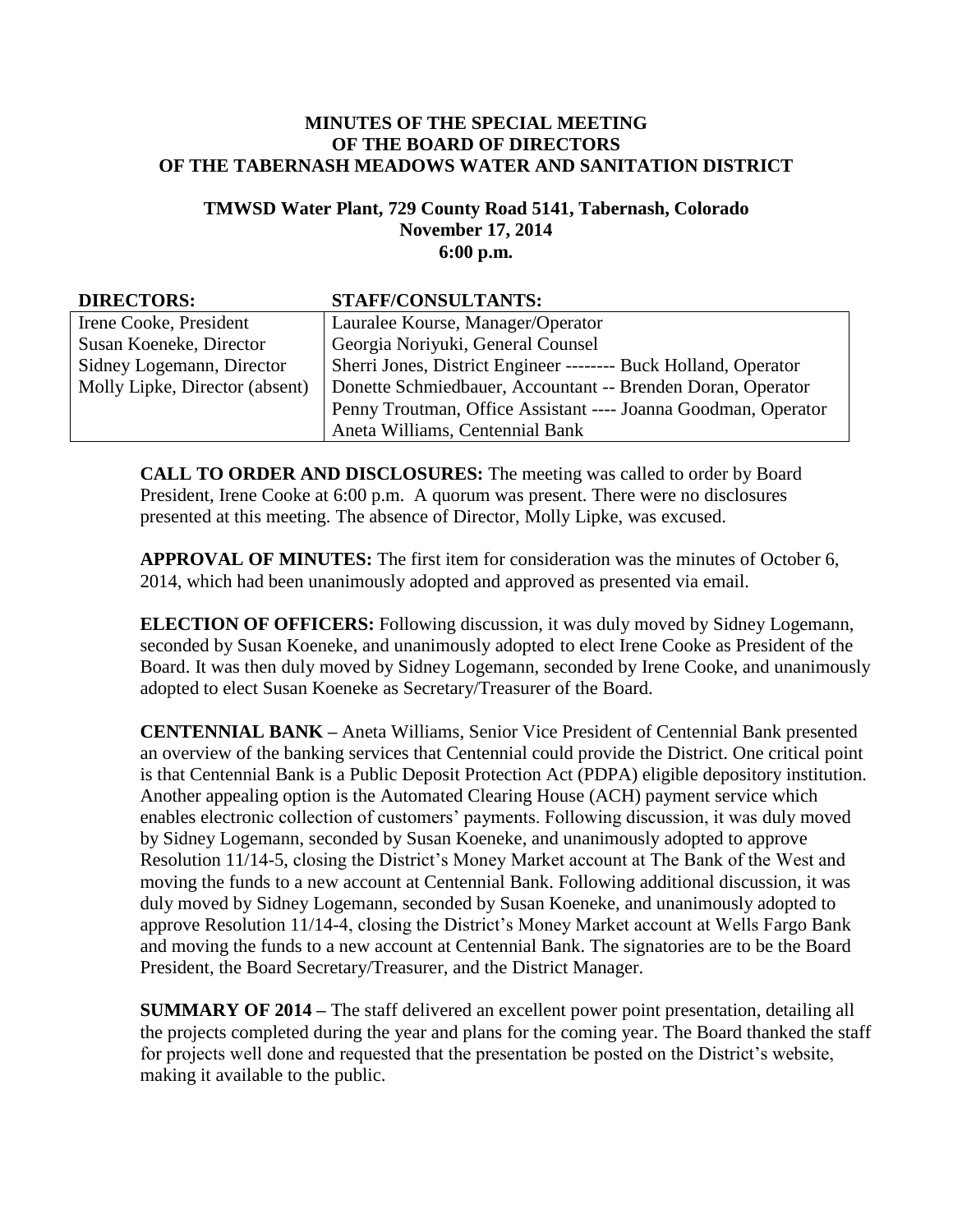**RULES AND REGULATIONS REVISIONS:** Sherri Jones, PE; reported that she and Georgia Noriyuki, JD; had worked together and prepared specifics that are to be noted in the Rules and Regulations. Most particularly, the "Special Sewage: Pretreatment" requirements are now addressed in Section 9.3.1. Following discussion, it was duly moved by Susan Koeneke, seconded by Sidney Logemann, and unanimously adopted to approve the current version of the Rules and Regulations as presented via Resolution 11/14-6.

Ms. Jones then reported an overview of the meeting called by Grand County officials for the residents of "Old Town Tabernash" in regards to raising rates for that areas' sewer service. Erroneous statements were made to the public. Ms. Jones was asked to prepare documentation of accurate statistics. Ms. Cooke and Ms. Kourse will work together with Ms. Jones to prepare a comprehensive, explanatory document for delivery to the community.

**PUBLIC HEARING OF THE 2015 BUDGET –** The public hearing was opened at 8:13 p.m. by Board President, Irene Cooke. There were no members of the public in attendance. Donette Schmiedbauer presented the proposed 2015 budget and considerable discussion followed with some adjustments being suggested and agreed upon. Ms. Schmiedbauer and Ms. Kourse will review the details again prior to the December  $8<sup>th</sup>$  meeting of the Board, when the budget will be presented for approval. Further adjustments will be made and the revised draft will be sent to the Board for review prior to that meeting. The public hearing was closed at 8:48 p.m. by Board President, Irene Cooke.

**CERTIFICATION OF DELINQUENT ACCOUNTS:** Ms. Kourse presented the following to be considered for certification with the County Treasurer for collection:

Resolution 11/14-1: Lot 14, Pole Creek Valley, \$1,469.00 service fees, over six months past due. Resolution 11/14-2: Lot 28A, Lakeside, \$1,107.00 service fees, over six months past due. It was duly moved by Susan Koeneke, seconded by Sidney Logemann, and unanimously adopted to approve certification of these two delinquent accounts for collection by the County Treasurer. NOTE: Resolution 11/14-3 was prepared for an additional delinquent account to be certified for collection, which was brought to current status prior to this meeting of the Board.

**MONTHLY FINANCIALS REPORT:** Donette Schmiedbauer presented a review of the monthly financial statements. Following discussion, it was duly moved by Susan Koeneke, seconded by Sidney Logemann, and unanimously adopted to approve the disbursements.

**ADJOURNMENT:** There being no further business to come before the Board, it was duly moved by Sidney Logemann, seconded by Susan Koeneke, and unanimously adopted that the meeting stand adjourned at 9:15 p.m. The next meeting of the Board of Directors is scheduled to be held on December 8, 2014 at 6:00 p.m. at the TMWSD Water Plant.

## **ACTION ITEMS:**

- Upon a motion by Sidney Logemann, seconded by Susan Koeneke and unanimously adopted, the Board elected Irene Cooke as Board President.
- Upon a motion by Sidney Logemann, seconded by Irene Cooke and unanimously adopted, the Board elected Susan Koeneke as Board Secretary/Treasurer.